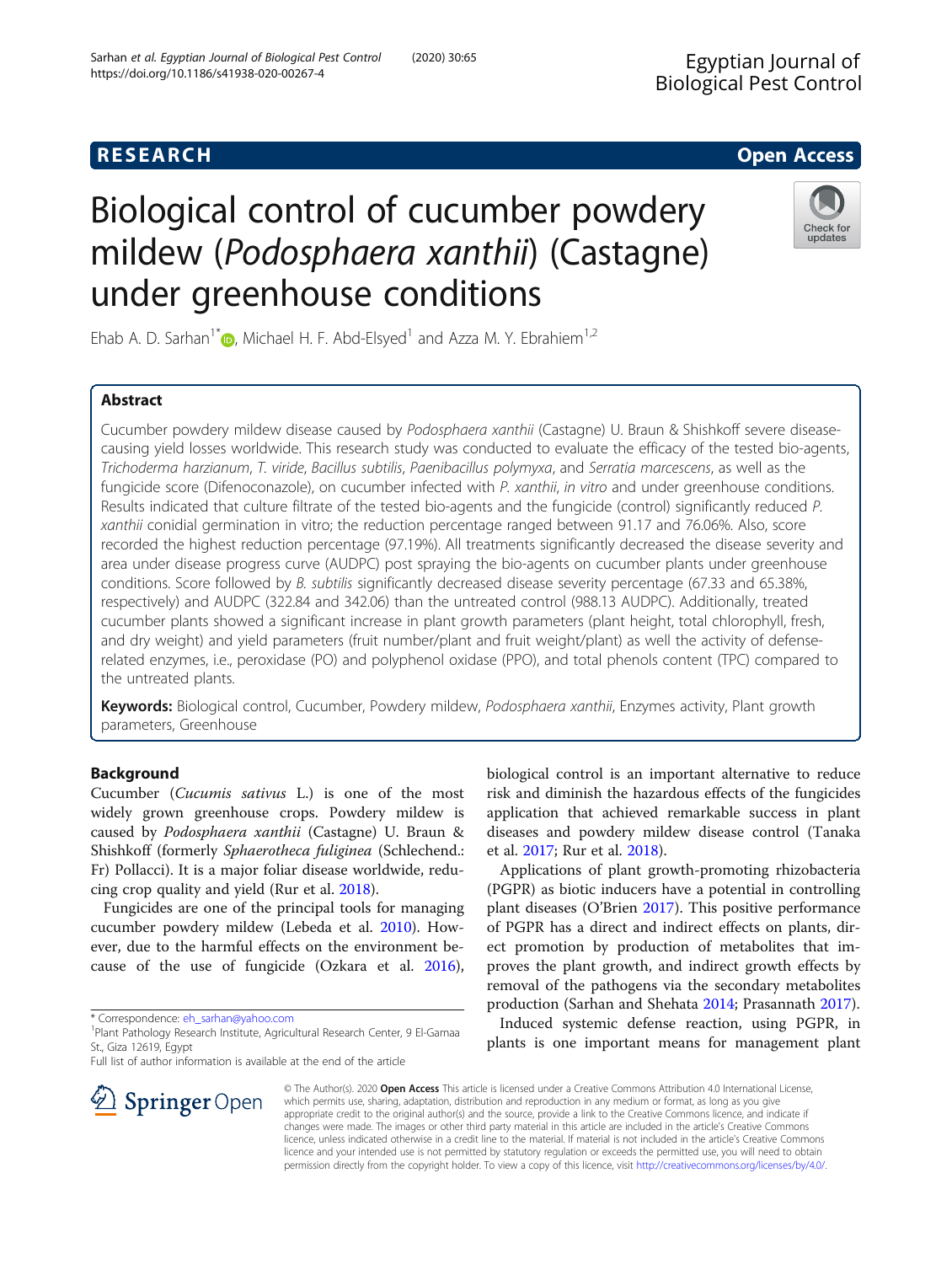diseases as it can induce plant defense in the host plants in response to fungal infection including defense-related enzymes and pathogenesis-related proteins, indoleacetic acid (IAA), lignin synthesis, and phenolic compounds accumulation (Reddy et al. [2014](#page-6-0); Prasannath [2017\)](#page-6-0).

Defense-related enzyme PO and PPO are mentioned as the plant induced systemic resistance (ISR) that correlates with the disease control (El-Sharkaway et al. [2014](#page-6-0); Prasannath [2017](#page-6-0); Elsisi [2019\)](#page-6-0). These enzymes result in the biosynthesis of plant metabolites such as phenolic compounds, flavonoids, tannins, and lignin (Prasannath [2017](#page-6-0); Singh et al. [2018\)](#page-6-0). These products can provide defense in plants against pathogenic attack (Hahlbrock and Scheel [1989](#page-6-0)). Many studies have indicated that the increase of defense-related enzymes activity due to greater accumulation of phenolics can offer protection against plant diseases (Hafez et al. [2018;](#page-6-0) Elsisi [2019](#page-6-0)).

Many investigators demonstrated the application of biological control against cucumber powdery mildew disease (El-Sharkaway et al. [2014;](#page-6-0) Rur et al. [2018;](#page-6-0) Punja et al. [2019](#page-6-0)). The applications of bio-agents were effective in controlling cucumber powdery mildew development through inhibition of the conidial germination and mycelial growth rate of the pathogen decreased percent of infected leaf area (El-Naggar et al. [2012](#page-6-0); Rur et al. [2018](#page-6-0); Punja et al. [2019\)](#page-6-0).

The objectives of the present study were to evaluate the efficacy of some biotic inducers on inducing resistance to cucumber plants against powdery mildew under the greenhouse conditions and the reaction of host metabolic, i.e., defense-related enzymes and phenolic compounds and cucumber plants growth parameters and yield.

# Materials and methods

# Source of bio-agents

The tested fungal bio-agents, i.e., Trichoderma harzianum and T. viride, and tested bacterial bio-agents, i.e., Bacillus subtilis, Paenibacillus polymyxa, and Serratia marcescens, were obtained from the Microbiology Dept, Soil, Water and Environment Res. Inst, (SWERI), Agricultural Research Center, Giza, Egypt.

#### Preparation of tested bio-agents inocula

T. harzianum and T. viride strains were grown for 10 days on PDA medium and then separately. Their spore's suspensions were prepared and adjusted, using hemocytometer slide, to  $10^7$  spore ml<sup>-1</sup> with sterilized water. B. subtilis, P. polymyxa, and S. marcescens strains were grown separately in flasks; 250 ml contained nutrient liquid medium for 3–4 days on an orbital shaker at 150 rpm. The suspension of each bacterial strain was adjusted at  $10^9$  cell ml<sup>−1</sup> using a hemocytometer slide.

# Fungicide score 25% EC

Common name: difenoconazole, chemical name: dimethyl [1-((2-(2-chloro-4-(4-chlorophenoxy) phenyl)-4 methyl-1,3-dioxolan-2-yl) methyl)-1H-1,2,4-triazole)], and recommended dose 50 ml/l00 l (Syngenta Crop Protection AG. Basel, Switzerland).

# Efficacy of tested bio-agents culture filtrates on spore germination of Podosphaera xanthii

Viable P. xanthii conidial spores were obtained by softly shaken by a glass rod from young sporulating lesions (Godwin et al. [1987](#page-6-0)). Newly collected spores were placed on glass slides previously cleaned by ethyl alcohol and air-dried as described by Nair and Ellingboe ([1962](#page-6-0)). Slides were covered by thin layers of water agar 2%, amended by the filter-sterilized culture filtrate of the tested bio-agents. The slides, covered by agar-free culture filtrate, were used as a control then, laid over glass rods in sterilized Petri dishes, containing numerous filter papers fully water-moistened and incubated under continuous light at 25 °C for 24 h (Reifschneider et al. [1985](#page-6-0)). Spore produced a germ tube as long as the width considered being germinated. Spores were microscopically examined at  $\times$  40 magnifications to determine germination. Percentages of spore germination were calculated for 100 spores (Menzies et al. [1991](#page-6-0)). Three replicates were examined for each treatment.

# Greenhouse experiments

Experiments were carried out under plastic greenhouse conditions (40 m  $\times$  9 m) in randomly complete block design during the seasons of 2019 at Dahshour, Giza Governorate, Egypt, using cucumber hybrid F1 Sinai1. Rectangular plastic trays ( $5 \times 5 \times 7$  cm) were filled by autoclaved commercial potting medium (a mix of peat moss, vermiculite). Cucumber seeds were sown in trays and covered with layers (3 cm) of sterile sand. Seven treatments with 3 replicates per treatment were carried out. Each replicate contained 12 plants. Seedlings were transplanted after 3 weeks, on the 2 sides of the ridge, at a spacing of 50 cm between them within the row. The plants were distributed in 3 rows; each was 0.7 m wide and 2 m length. Plants were fertilized by recommended doses.

Artificial inoculation was conducted under greenhouse conditions by freshly collected conidia of P. xanthii suspension (10<sup>5</sup>conidiaml<sup>-1</sup>) performed according to Kamel ([2003\)](#page-6-0). Three weeks old cucumber plants were sprayed by spore suspension of P. xanthii, about 15 ml of spores' suspension. Then, the inoculated cucumber plants were covered by plastic sheets for 24 h to keep high humidity levels (El-Sharkaway et al. [2014](#page-6-0)). In addition, plants were sprayed by the previously prepared fungal and bacterial bio-agents strains as well as the fungicide at the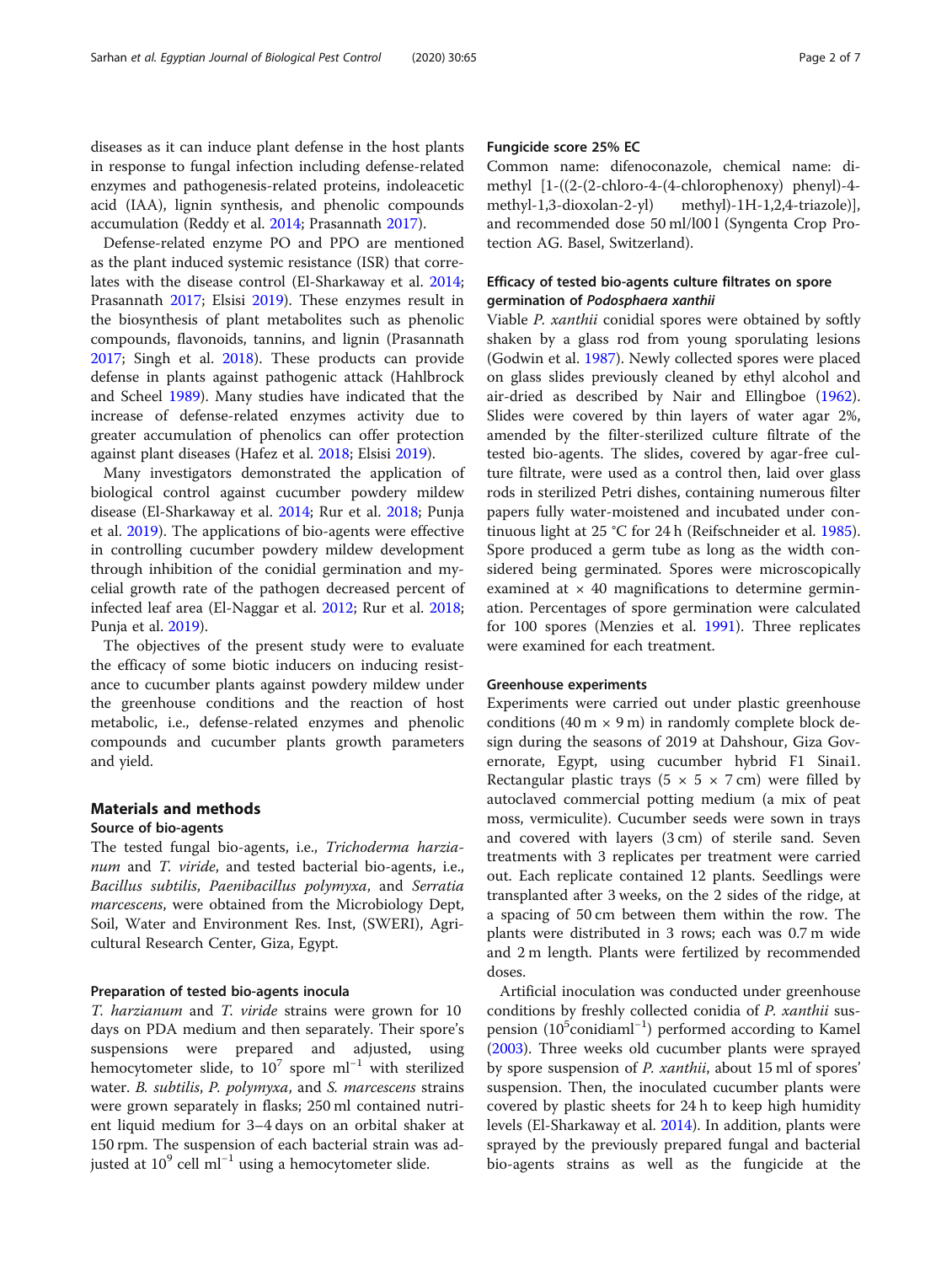previously mentioned dose. Control treatment was sprayed by sterilized tap water.

#### Disease assessment

Disease severity was estimated at 5 days intervals for 20 days post inoculation transplanting. Plants were examined periodically for symptoms appearance, and disease severity was measured, using the 0–11 scale as mentioned by Horsfall and Barrett [\(1945\)](#page-6-0). Ten random plants were used for each replicate. The severity of powdery mildews was measured, using the following formula:

Disease severity (%) =  $\Sigma$  ( $n \times v$ )/11 N × 100

where  $n =$  number of infected leaves in each category;  $v =$  numerical values of each category; and  $N =$  total number of the infected leaves.

The mean (AUDPC) was calculated, using the formula of Pandy et al. [\(1989\)](#page-6-0).

AUDPC =  $D [1/2(Y1 + Yk) + (Y2 + Y3 + \ldots + Yk - 1)]$ where  $D =$  time interval; Y1 = first disease severity; Yk = last disease severity; and Y2, Y3, Yk−1 = intermediate disease severity.

# Chlorophyll content measurements

Total chlorophyll contents were determined in the 5th apical fully expanded leaf, using the greenness measurements, portable leaf chlorophyll meter SPAD-501 (Minolta Corp) Yadava ([1986](#page-6-0)).

#### Evaluation of growth and yield parameters

Growth and yield parameters were determined/plant. The average leave numbers/plant and leaf area was determined at 50 days in the experimental plants. Measurement of plant leaf area was carried out, using the CI-202 Portable Laser Leaf Area Meter CID (Bio-Science, Inc 1554 NE 3rd Avenue, Camas, WA, 98607, USA). Leaf area was measured as square centimeters. The average fruit numbers and fresh weight/plant were assessed by harvesting the fruits every 2 days, while the fruits at the marketable size, for 90 days after transplanting. Yield was expressed as fruits number and weight/plant.

# Biochemical assays

Peroxidase (PO), polyphenol oxidase (PPO) activity, and total phenol content (TPC) were determined in tissues on bio-agents treated cucumber leaves as well as in the untreated control treatment.

# Samples' collection

Samples were collected at 6 days post inoculation with the pathogen and then grounded with liquid nitrogen (L-N2) as fine powder with a mortar and pestle. One gram of the grounded tissues was mixed with 1 ml of extraction buffer phosphate, pH 6.0 according to Bollage

et al. ([1996](#page-6-0)). Samples were vortexed and centrifuged at 8000 rpm for 25 min under 4 °C. Then, clear supernatant (crude enzyme source) was kept at  $-20$  °C for further studies (Biles and Martyn [1993\)](#page-6-0).

# Determination of peroxidase

Activity of PO was determined according to Allam and Hollis [\(1972\)](#page-6-0) spectrophotometrical method in absorbance at 430 nm/g fresh weigh/15 min. PO activity was expressed as enzyme unit/mg protein/min.

# Determination of polyphenol oxidase

Activity of PPO was determined according Ishaaya ([1971\)](#page-6-0) spectrophotometrical method at an absorbency of 405 nm. PPO activity was expressed as enzyme unit/mg protein/min.

# Determination of total phenols contents

One gram was extracted at 70 °C for 15 min by 10 ml of 80% methanol of cucumber leaves sample. TPC was determined using the method described by Zieslin and Ben-Zaken ([1993](#page-6-0)) Folin-Ciocalteu reagent colorimetric analysis method. TPC amount was expressed as microgram GAE/g fresh weight.

# Statistical analysis

The Wasp software (Web Agriculture Stat Package) was used to the ANOVA statistical analysis of the data. According to Duncan's multiple range tests, at  $P \le 0.05$ , all measurements and comparisons mean values were determined (Gomez and Gomez [1984\)](#page-6-0).

# Results and discussion

# Effect of tested bio-agents culture filtrate on conidial germination of P. xanthii

The efficacy of the tested bio-agents culture filtrate T. harzianum, T. viride, B. subtilis, P. polymyxa, and S. marcescens as well as the fungicide score (25% EC) was evaluated as percentage of *P. xanthii* conidial germination in vitro.

Results shown in Table [1](#page-3-0) indicate that all culture filtrate of the tested bio-agents significantly inhibited the conidial germination of P. xanthii, in vitro. The highest reduction was attributed to the fungicide being (97.19%), followed by B. subtilis (91.17.0%), P. polymyxa (88.47%), and S. marcescens (85.46%) whereas, T. viride and T. harzianum recorded (82.13% and 76.06%) reduction, respectively.

In the present study, the strong inhibitory action against P. xanthii spore germination revealed a strong antifungal activity of the tested bio-agents. This antifungal activity suggested the production of antibiotic(s), and/or another direct inhibitory substances as hydrolytic enzymes, hydrogen cyanide, or siderophore (Sarhan and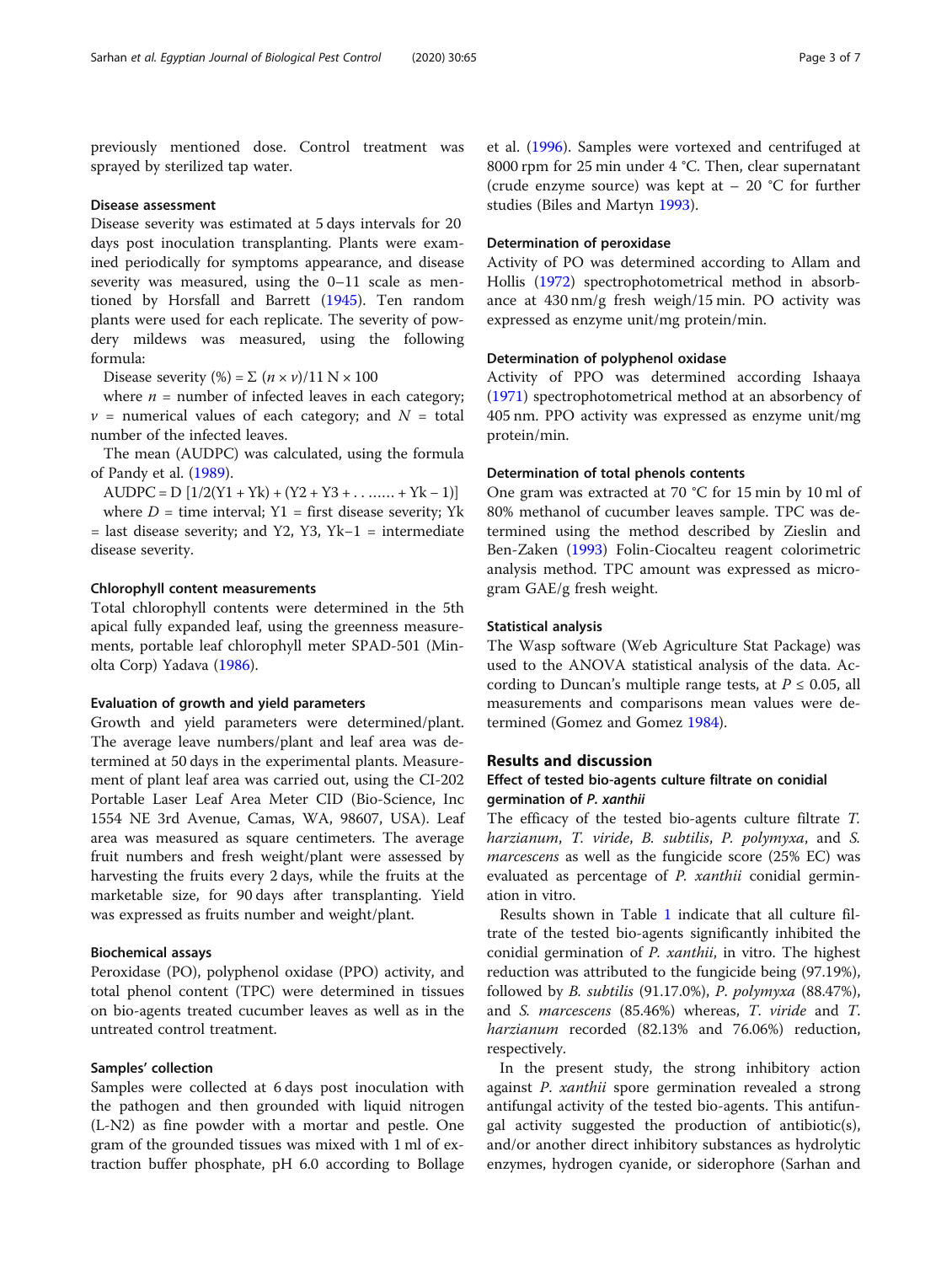<span id="page-3-0"></span>Table 1 Effect of bioagent culture filtrate on Podosphaera xanthii conidial germination, 24 h after treatment and incubation at  $28 \pm 1$  °C

| Treatments         | Concentration                 | Germination (%)    | Efficiency (%) |  |
|--------------------|-------------------------------|--------------------|----------------|--|
| T. harzianum       | $107$ spore m $I^{-1}$        | 14.23b             | 76.06          |  |
| T. viride          | $10^7$ spore ml <sup>-1</sup> | $10.62$ bc         | 82.13          |  |
| <b>B.</b> subtilis | $10^9$ CFU                    | 5.25 <sub>bc</sub> | 91.17          |  |
| P. polymyxa        | $10^9$ CFU                    | $6.85$ bc          | 88.47          |  |
| S. marcescens      | $10^9$ CFU                    | 8.64 <sub>bc</sub> | 85.46          |  |
| Fungicide          | $0.25$ ml $I^{-1}$            | 1.67c              | 97.19          |  |
| Control            |                               | 59.43a             | 0.00           |  |

Values assigned to similar letters are not significantly different ( $P \le 0.05$ ) according to Duncan's multiple range test

Shehata [2014;](#page-6-0) Rais et al. [2017;](#page-6-0) Prasannath [2017;](#page-6-0) Tanaka et al. [2017](#page-6-0)). Such results are in harmony with those previously obtained by García-Gutiérrez et al. ([2013\)](#page-6-0), El-Sharkaway et al. [\(2014\)](#page-6-0), Tanaka et al. [\(2017\)](#page-6-0), Hafez et al. ([2018](#page-6-0)), and Elsisi [\(2019\)](#page-6-0) who showed the ability of the bio-agents to inhibit powdery mildew conidial spores germination.

# Effect of tested bio-agents on controlling powdery mildew on cucumber plants

Results presented in Table 2 showed that all the tested bio-agents decreased area under disease progress curve (AUDPC) than the control. B. subtilis achieved the highest efficiency in reducing disease severity and decrease of AUDPC, being 65.38% efficiency and 342.06 AUDPC for powdery mildew, followed by P. polymyxa, and then S. marcescens, T. harzianum, and T. viride being 61.00, 52.44, 44.07, and 39.72% efficiency and 385.38, 469.93, 552.63, and 595.61 AUDPC, respectively, compared to the control (988.13 AUDPC). The fungicide recorded the highest efficiency (67.33%) and AUDPC being 322.84.

These results are in agreement with many previous studies, indicated the effective of bio-agents Bacillus spp. and Trichoderma spp. for controlling cucumber powdery mildew disease (El-Naggar et al. [2012](#page-6-0); Sawant et al. [2017](#page-6-0); Tanaka et al. [2017;](#page-6-0) Punja et al. [2019](#page-6-0)). This reduction may be due to the potential of the tested bio-agents as PGPR, which is widely applied for controlling plant diseases (Sarhan and Shehata [2014](#page-6-0); Prasad et al. [2017\)](#page-6-0). Recently, numerous successful researches investigated several bioagents such as Serratia spp., Bacillus spp., and Trichoderma spp. for protection against airborne pathogens particularly powdery mildew disease. El-Kot and Derbalah ([2011](#page-6-0)) indicated that by producing antifungal compounds, Trichoderma spp. reduced the squash powdery mildew disease severity. El-Naggar et al. [\(2012\)](#page-6-0) found that T. viride significantly reduced cucumber powdery mildew disease. El-Sharkaway et al. [\(2014\)](#page-6-0) found that spraying cucumber plants with the bio-agents, B. subtilis, Pseudomonas fluorescens, Derxia gummosa, and T. harzianum, significantly reduced the severity of both cucumbers powdery and downy mildew diseases. Tanaka et al. [\(2017](#page-6-0)) demonstrated that production of the antibiotic prumycin was a major factor in biocontrol by Bacillus amyloliquefaciens against powdery mildew of cucumber. Hafez et al. ([2018](#page-6-0)) found that a significant reduction in the squash powdery mildew severity, and (AUDPC) in infected plants treated with the bio-agents, i.e., B. pumilus, B. megaterium, B. subtilis, B. chitinosporus, P. polymyxa, T. harzianum, and T. viride. These results are in accordance with Elsisi ([2019\)](#page-6-0) who found that spraying squash plants with the bio-agents B. subtilis, P. polymyxa, T. harzianum, T.  $viride$ , T. hamatum, and T. album decreased the powdery mildew incidence and the severity under greenhouse con-ditions. Punja et al. ([2019\)](#page-6-0) demonstrated that the application of the biocontrol agent B. subtilis on greenhouse cucumber plants either preventative or eradicative treatments reduced the powdery mildew disease incidence and severity.

Table 2 Effect of bioagent treatments on powdery mildew (Podosphaera xanthii) disease severity (DS %) and (AUDPC) of cucumber plants

| Treatments    | Diseases severity (DS %) |         |         |                     |         |            | <b>AUDPC</b> |
|---------------|--------------------------|---------|---------|---------------------|---------|------------|--------------|
|               | Days after application   |         |         |                     |         | Efficiency |              |
|               | Zero time                | 5 days  | 10 days | 15 days             | 20 days | (% )       |              |
| T. harzianum  | 13.38b                   | 21.48b  | 29.13b  | 36.45b              | 50.76b  | 39.72      | 595.61b      |
| T. viride     | 11.96 <sub>bc</sub>      | 19.77b  | 27.65bc | 34.41 <sub>bc</sub> | 45.45b  | 44.07      | 552.63bc     |
| B. subtilis   | 8.46ef                   | 11.15de | 16.14ef | 22.33de             | 29.14c  | 65.38      | 342.06d      |
| P. polymyxa   | 9.13de                   | 13.46cd | 19.53de | 23.57de             | 31.93c  | 61.00      | 385.38d      |
| S. marcescens | 10.55cd                  | 15.89c  | 23.53cd | 28.98cd             | 40.64bc | 52.44      | 469.93c      |
| Fungicide     | 6.73f                    | 9.57e   | 15.14f  | 21.24e              | 30.54c  | 67.33      | 322.84d      |
| Control       | 28.21a                   | 34.44a  | 48.36a  | 60.64a              | 80.16a  | ۰          | 988.13a      |

Values assigned to similar letters are not significantly different ( $P \le 0.05$ ) according to Duncan's multiple range test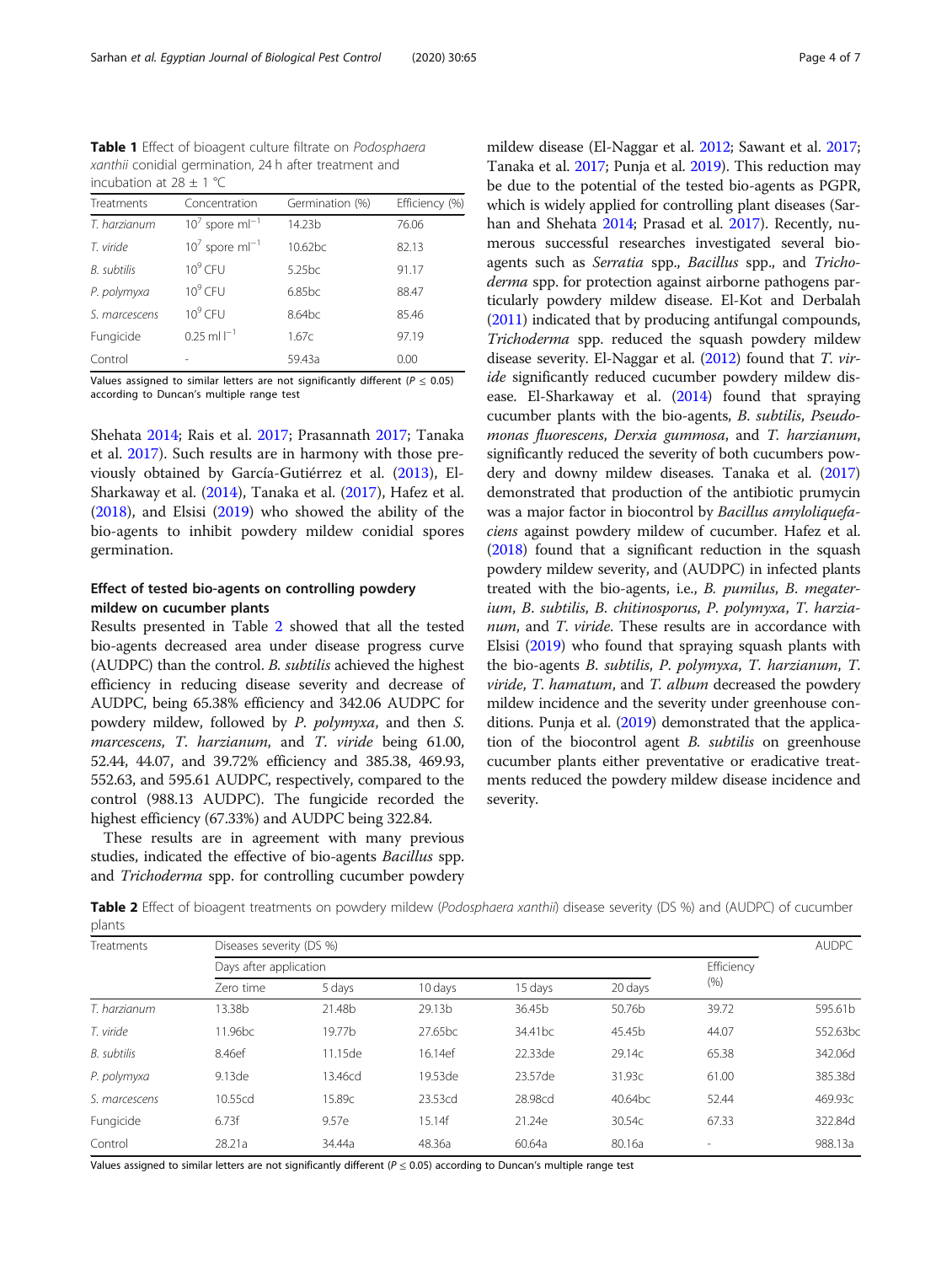# Effect of tested bio-agents on chlorophyll content and growth parameters of cucumber plants

Data in Table 3 showed that chlorophyll content and growth parameters (leaf area and the number of leaves) significantly increased in cucumber plants treated with the tested bio-agents. Highest chlorophyll content was recorded in cucumber plants treated with the fungicide (44.90), followed by B. subtilis, P. polymyxa, S. marcescens, T. viride, and T. harzianum (43.90, 41.40, 38.85, 35.30, and 30.75, respectively) compared to the untreated control (25.30). The numbers of leaves/plant and leaf area significantly increased in the treated cucumber plants. The fungicide recorded the highest number of leaves/plant (37.0), followed by B. subtilis, P. polymyxa, S. marcescens, T. viride, and T. harzianum (36.4, 35.0, 32.7, 27.5, and 22.9, respectively) than the untreated control plants (21.3). As well, the fungicide and B. subtilis recorded the maximum leaf area (361.3 and 352.3 cm<sup>2</sup>), followed by P. polymyxa, S. marcescens, T. viride, and T. harzianum (347.3, 337.0, 324.7, 324.7, and 269.0  $\text{cm}^2$ , respectively) than the control plants (208.0  $\text{cm}^2$ ).

Obtained results are in harmony with many investigators who stated that the improvement of plant growth parameters regarded to the role of the PGPR that has an important role in the resistance to infection with diseases and consequently, improved growth parameters (Reddy et al. [2014;](#page-6-0) Singh et al. [2018](#page-6-0)). Treated mildewed cucumber or squash plants with the bio-agents, Bacillus spp., Serratia spp., and Trichoderma spp., significantly increased chlorophyll content and growth parameters/ plant (El-Sharkaway et al. [2014](#page-6-0); Hafez et al. [2018](#page-6-0)). Youssef et al. [\(2018\)](#page-6-0) found that treated tomato leaves with the bioagent Serratia proteamaculans significantly increased chlorophyll content higher than the untreated control plants.

# Effect of bio-agents on yield parameters of cucumber plants

Data in Table [4](#page-5-0) revealed that yield parameters significantly increased in mildewed cucumber plants sprayed with the tested bio-agents. The fungicide recorded the highest fruit number/plant being (37.7 fruit/plant) with an average increase of 59.07% more than the control plants (23.7 fruit/plant), followed by B. subtilis (35.7 fruit/plant), P. polymyxa (33.3 fruit/plant), S. marcescens  $(32.0 \text{ fruit/plant})$ , T. *viride*  $(31.3 \text{ fruit/plant})$ , and T. *har*zianum (30.7 fruit/plant), with an average increase of 50.63, 40.51, 35.02, 32.07, and 29.54% than the control, respectively. Similarly, fruits yield/plant markedly increased than the control. The fungicide and B. subtilis showed the highest fruits yield (3.65 and 3.50 kg/plant), with an average increase of 100.55 and 92.31% over the control, followed by P. polymyxa (3.20 kg/plant), S. marcescens (2.95 kg/plant), T. viride (2.75 kg/plant), and T. harzianum (2.45 kg/plant), with an average increase of 75.82, 62.09, 51.10, and 34.62%, respectively.

Additional mechanisms by which these PGPR affect plants involve the production of plant growth regulator (indoleacetic acid, gibberellins, and cytokinin) resulting in stimulation of plant growth and increases in fruits yield (Reddy et al. [2014](#page-6-0) and Singh et al. [2018\)](#page-6-0). Obtained results are in harmony with those reported by El-Naggar et al. [\(2012](#page-6-0)), García-Gutiérrez et al. ([2013\)](#page-6-0), El-Sharkaway et al. ([2014\)](#page-6-0), Tanaka et al. ([2017\)](#page-6-0), and Elsisi ([2019\)](#page-6-0) who found that the biological treatments reduced powdery mildew disease and increased in crop yield.

# Effect of some bio-agents on biochemical changes in mildewed cucumber plants

The tested bio-agents (B. subtilis, P. polymyxa, S. marcescens, T. harzianum, and T. viride) as biotic inducers increased activity of the PO and PPO defense-related enzymes as well as the TPC in cucumber leaves infected with powdery mildew disease (P. xanthii). Data in Table [5](#page-5-0) showed that the highest activity of PO was induced by B. subtilis (228.3), followed by P. polymyxa, S. marcescens, T. viride, and T. harzianum recording (187.7, 180.0, 169.3, and 155.3), respectively. Meanwhile, the fungicide achieved the least effective one recording (149.7). Similarly, B. subtilis recorded the highest level of the activity of PPO (127.7), followed by P. polymyxa, S. marcescens, and the fungicide score (119.3, 111.7, and 96.3, respectively), whereas the least enzyme activity was recorded by T.

**Table 3** Effect of bioagent treatments on chlorophyll content and growth parameters of powdery mildewed cucumber plants

| Treatments    | Chlorophyll content (SPAD) | No. leaves $plant^{-1}$ | Leaf area $(cm2)$ |
|---------------|----------------------------|-------------------------|-------------------|
| T. harzianum  | 30.75d                     | 22.9cd                  | 269.0e            |
| T. viride     | 35.30cd                    | 27.5c                   | 324.7cd           |
| B. subtilis   | 43.90b                     | 36.4a                   | 352.3ab           |
| P. polymyxa   | 41.40 <sub>bc</sub>        | 35.0ab                  | 347.3bc           |
| S. marcescens | 38.85c                     | 32.7b                   | 337.0bc           |
| Fungicide     | 44.90a                     | 37.0a                   | 361.3a            |
| Control       | 25.30e                     | 21.3 <sub>d</sub>       | 208.0f            |

Values assigned to similar letters are not significantly different ( $P \le 0.05$ ) according to Duncan's multiple range test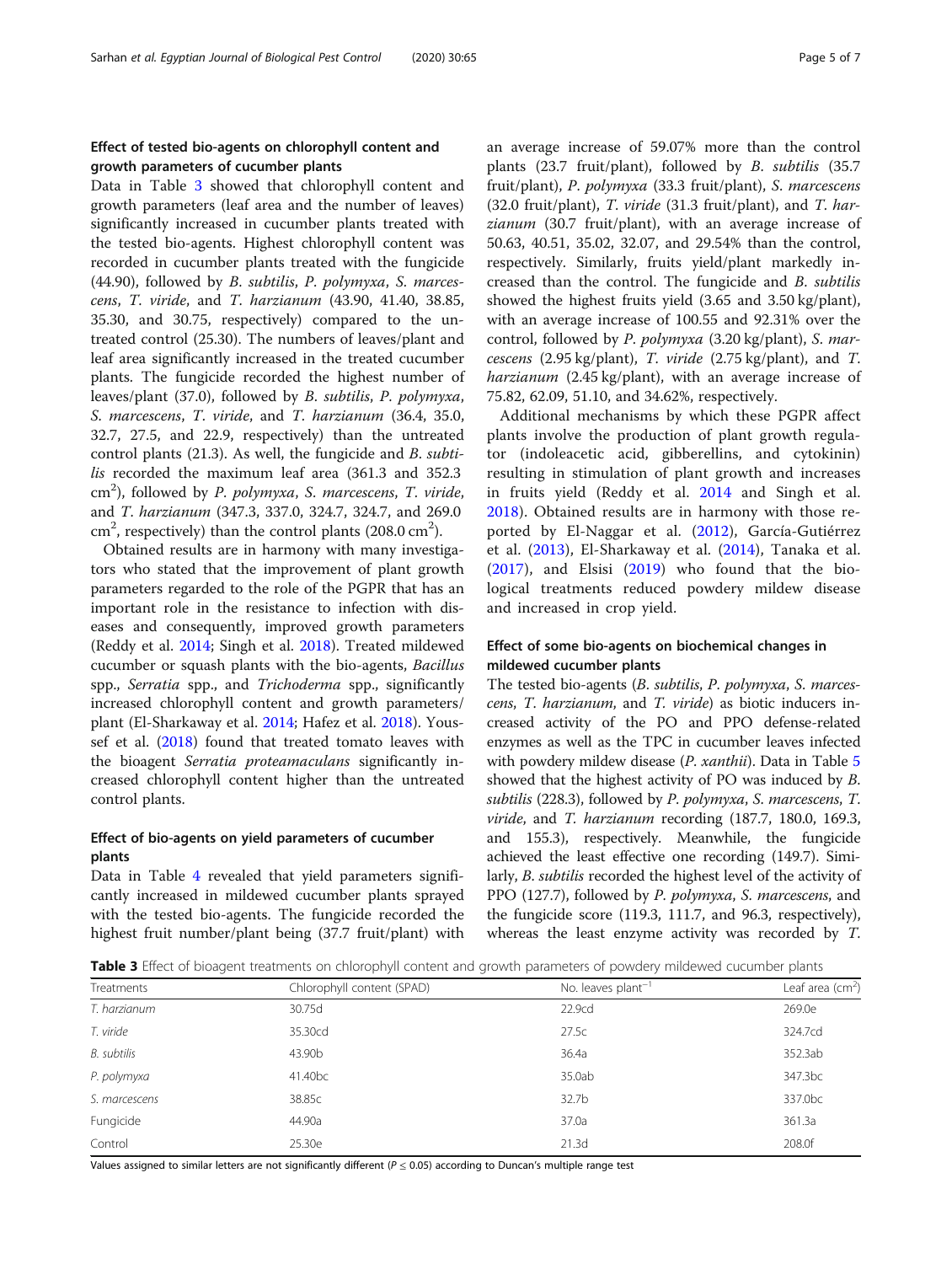<span id="page-5-0"></span>Table 4 Influence of bio-agents treatments on yield parameters of powdery mildewed cucumber plants

| Treatments    | No. fruits $plant^{-1}$ | Average increase over the control % | Fruit yield (kg plant <sup>-1</sup> ) | Average increase over the control % |
|---------------|-------------------------|-------------------------------------|---------------------------------------|-------------------------------------|
| T. harzianum  | 30.7d                   | 29.54                               | 2.45c                                 | 34.62                               |
| T. viride     | 31.3cd                  | 32.07                               | 2.75bc                                | 51.10                               |
| B. subtilis   | 35.7ab                  | 50.63                               | 3.50a                                 | 92.31                               |
| P. polymyxa   | 33.3 <sub>bc</sub>      | 40.51                               | 3.20ab                                | 75.82                               |
| S. marcescens | 32.0bcd                 | 35.02                               | 2.95bc                                | 62.09                               |
| Fungicide     | 37.7a                   | 59.07                               | 3.65a                                 | 100.55                              |
| Control       | 23.7e                   | $\sim$                              | 1.82d                                 |                                     |
|               |                         |                                     |                                       |                                     |

Values assigned to similar letters are not significantly different ( $P \le 0.05$ ) according to Duncan's multiple range test

viride and T. harzianum, being 84.3 and 83.3. Also, TPC significantly increased in all tested treatments, particularly P. polymyxa (68.7) than the control (24.7), followed by B. subtilis (58.3), S. marcescens (52.7), T. viride (49.7), and T. harzianum (47.3), while the fungicide (45.3) showed the least effect on TPC.

Using PGPR, such as Serratia spp., Trichoderma spp., and Bacillus spp., for inducing systemic defense reaction in plants is considered an important approach to suppress plant disease. Induced plant defense responses are directly linked with induction of defense-related enzymes PO and PPO and accumulation of phenolic compounds (Walters et al. [2005;](#page-6-0) Singh et al. [2018](#page-6-0)). Many investigators demonstrated the positive relationships between defense-related enzymes and phenolic compounds and resistance to powdery mildew disease. El-Naggar et al. ([2012](#page-6-0)) and El-Sharkaway et al. [\(2014\)](#page-6-0) indicated that the treatment with bio-agents significantly decreased the powdery mildew disease severity in cucumber plants and induced defense-related enzymes PO, PPO, and increased phenolic compounds. As well, Hafez et al. [\(2018\)](#page-6-0) and Elsisi [\(2019\)](#page-6-0) reported that resistance to powdery mildew disease was correlated to the increase of biochemical changes, i.e., defense-related enzymes PO and PPO, and TPC of squash plants as a result after

Table 5 Effect of some bio-agents treatments on biochemical changes of powdery mildewed cucumber plants after 6 days from inoculation

| <b>Treatments</b> | Peroxidase<br>(enzyme<br>unit/mg<br>protein/min) | Polyphenol oxidase<br>(enzyme unit/mg<br>protein/min) | Total phenols<br>(µg GAE/g<br>fresh weight) |
|-------------------|--------------------------------------------------|-------------------------------------------------------|---------------------------------------------|
| T. harzianum      | 155.3abc                                         | 83.3d                                                 | 47.3 <sub>bc</sub>                          |
| T. viride         | 169.3ab                                          | 84.3cd                                                | 49.7 <sub>bc</sub>                          |
| B. subtilis       | 228.3a                                           | 127.7a                                                | 58.3ab                                      |
| P. polymyxa       | 187.7ab                                          | 119.3ab                                               | 68.7a                                       |
| S. marcescens     | 180.0ab                                          | 111.7abc                                              | $52.7$ bc                                   |
| Fungicide         | 149.7 <sub>bc</sub>                              | 96.3 <sub>bc</sub>                                    | 45.3c                                       |
| Control           | 81.7c                                            | 52.7e                                                 | 24.7d                                       |

Values assigned to similar letters are not significantly different ( $P \le 0.05$ ) according to Duncan's multiple range test

spraying squash plants with the bio-agents under greenhouse conditions.

# Conclusion

The present study indicated that the application of bioagents, i.e., Bacillus spp., Serratia marcescens, and Trichoderma spp., significantly protected cucumber plants against powdery mildew disease, mainly through the induction of systemic resistance. However, the application of such bio-agents in the control of cucumber powdery mildew on the field scale provides a practical environmentally friendly disease management against cucumber disease and can be used through integrated disease management.

#### Abbreviations

AUDPC: Area under disease progress curve; DS: Diseases severity; EC: Emulsifiable concentrate; GAE: Gallic acid equivalent; PDA: Potato dextrose agar; PGPR: Plant growth-promoting rhizobacteria; PO: Peroxidase; PPO: Polyphenol oxidase; TPC: Total phenol content

#### Acknowledgements

The authors would like to thank Prof. Dr. Heba S. Shehata, at Soils Water & Environment Research Institute, Agricultural Research Center, Giza, Egypt.

#### Authors' contributions

Ehab A. D. Sarhan: conception and design of the work; the acquisition, analysis, and interpretation of data; editing the manuscript. Corresponding author. Michael H. F. Abd-Elsyed: the acquisition, analysis, and interpretation of data. Azza M. Y. Ebrahiem: the acquisition, analysis, and interpretation of data. The authors read and approved the final manuscript.

#### Funding

Funding is by Plant Pathology Research Institute, Agricultural Research Center, and authors.

#### Availability of data and materials

All data and materials are available upon request.

#### Ethics approval and consent to participate

All authors agree (consent) to participate in this research article.

#### Consent for publication

All authors participated in the work and consent for publication.

#### Competing interests

The authors declare that they have no competing interests.